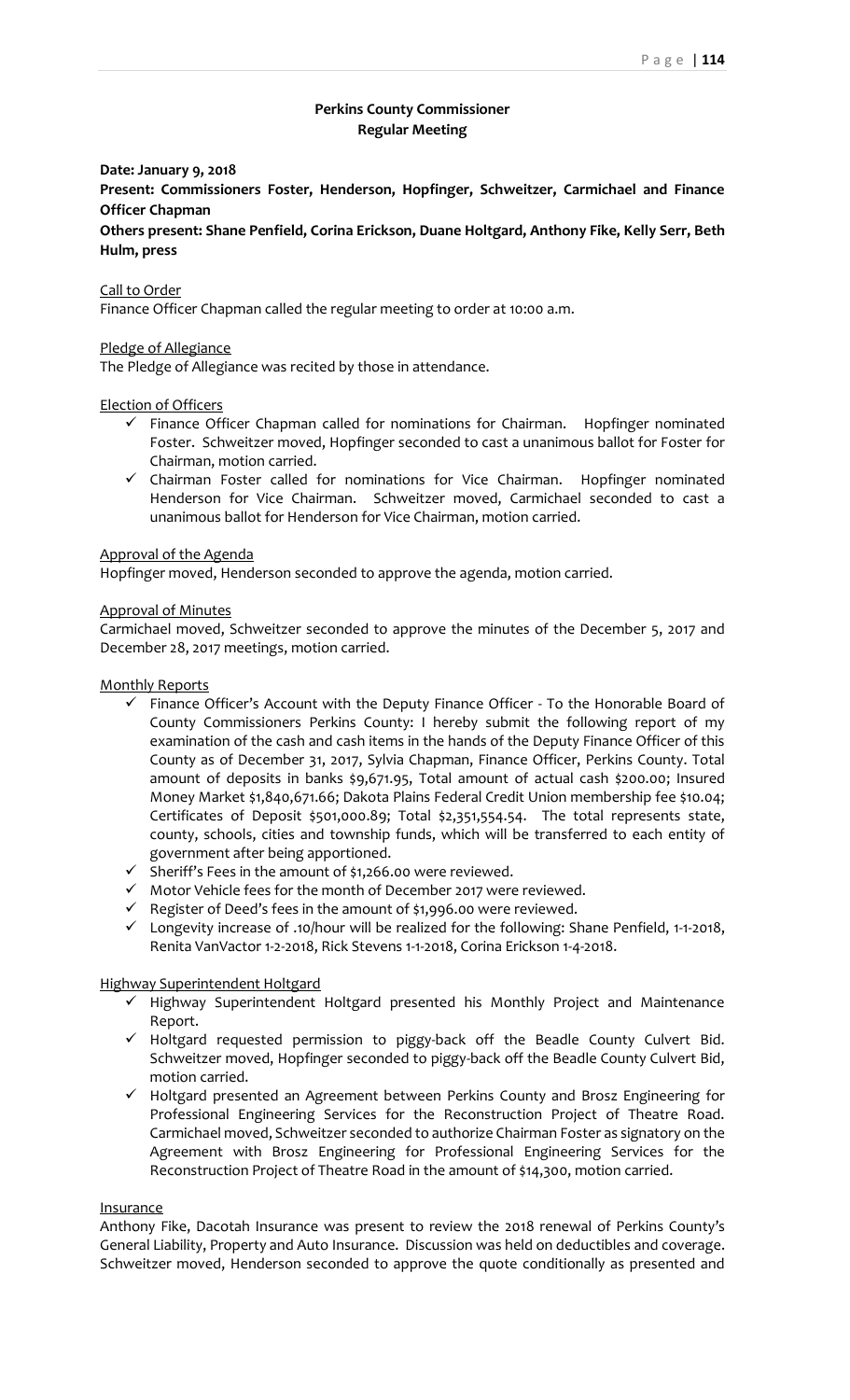upon additional information regarding deductibles for 2018, the County reserves the right to amend the quote to a lower premium, motion carried.

**Appointments** 

- $\checkmark$  Henderson moved, Hopfinger seconded to appoint the following to the Perkins County 4-H Promotion and Expansion Board: Faye Schalesky, Sharon Anderson, Julia Brixey, Kim Anderson and Kyle Carmichael, Commissioner Representative, motion carried.
- ✓ Henderson moved, Carmichael seconded to appoint the following Perkins County Fair Board Members: TW Schalesky, Tracy Buer, Bev Heier, Max Matthews, JD Ryen, Julia Brixey, Tarina Kopren, Faye Schalesky, Khayen Vanderpool, Clyde Hafner, Dan Anderson, Gary Larson, Jens Hansen and Brian Hopfinger, Commissioner Representative, motion carried.
- $\checkmark$  Hopfinger moved, Carmichael seconded to appoint the following people to the Local Emergency Planning Committee: Kelly Serr, Patty Benson, Tamara Buer, Harlan Hess, Alan McGinnis, Greg Karels, David Kopren, Keith Mutschler, Todd Campbell, Heidi Stevens, Mike Schweitzer, Commissioner Representative, motion carried.
- ✓ Henderson moved, Hopfinger seconded to appoint the following to the Perkins County Weed Board: Robert Hermann, Kevin VanSlooten, Chuck Anderson, Tim Smith, and Rusty Foster, Commissioner Representative, motion carried.
- ✓ Carmichael moved, Schweitzer seconded to appoint the following to the Mental Health Board: Tim Parmley, Patty Benson and Dan Kvale, motion carried.
- ✓ Schweitzer moved, Carmichael seconded to appoint Loyson Carda as Veteran Service Officer for Perkins County, motion carried.

### Designation of Legal Newspapers

Henderson moved, Hopfinger seconded to appoint the Bison Courier and Dakota Herald as legal newspapers for Perkins County, motion carried.

#### Per Diem Set

Schweitzer moved, Carmichael seconded to set the mileage per diem rate at the current state rate, motion carried.

## Coroner Fees

Henderson moved, Hopfinger seconded to set the Coroner fee at \$75.00 per event, motion carried.

## Annual Publication of Salaries

- ✓ Schweitzer moved, Henderson seconded to give a 2% increase across the board on the base wage, all ayes, motion carried.
- $\checkmark$  Shane Penfield requested that his 2% increase be given to Casey Deibert. Hopfinger moved, Schweitzer seconded to allow Penfield to give his 2% increase to Casey Deibert, motion carried.

| Name                   | Position                           | Wage/Salary      |
|------------------------|------------------------------------|------------------|
| <b>Rusty Foster</b>    | Commissioner                       | \$7,208.40/year  |
| Wayne Henderson        | Commissioner                       | \$7,208.40/year  |
| <b>Brian Hopfinger</b> | Commissioner                       | \$7,208.40/year  |
| Mike Schweitzer        | Commissioner                       | \$7,208.40/year  |
| Kyle Carmichael        | Commissioner                       | \$7,208.40/year  |
| Shane C. Penfield      | <b>State's Attorney</b>            | \$49,926.50      |
| Casey Deibert          | Administrative Asst/Dep State Atty | \$27,047.41      |
| Sylvia Chapman         | Finance Officer                    | \$55,383.43      |
| Paulette Fero          | Deputy Finance Officer             | \$16.92/hour     |
| Paula Kopren           | Deputy Finance Officer             | \$16.15/hour     |
| Heidi Stevens          | <b>Register of Deeds</b>           | \$43,436.86      |
| Paulette Ellison       | Deputy Register of Deeds           | \$15.45/hour     |
| Corina Erickson        | Director of Equalization           | \$44,068.00/year |
| Jeanette Kruger        | Deputy Director of Equalization I  | \$15.95/hour     |
| <b>Tracy Hintz</b>     | Deputy Director of Equalization II | \$14.50/hour     |
| <b>Kelly Serr</b>      | Sheriff                            | \$58,051.72/year |
| Christopher Goldsmith  | <b>Chief Deputy Sheriff</b>        | \$45,088.00/year |
| William B. Johnson III | Deputy Sheriff                     | \$19.90/hour     |
| Greg Karels            | Deputy Sheriff                     | \$19.13/hour     |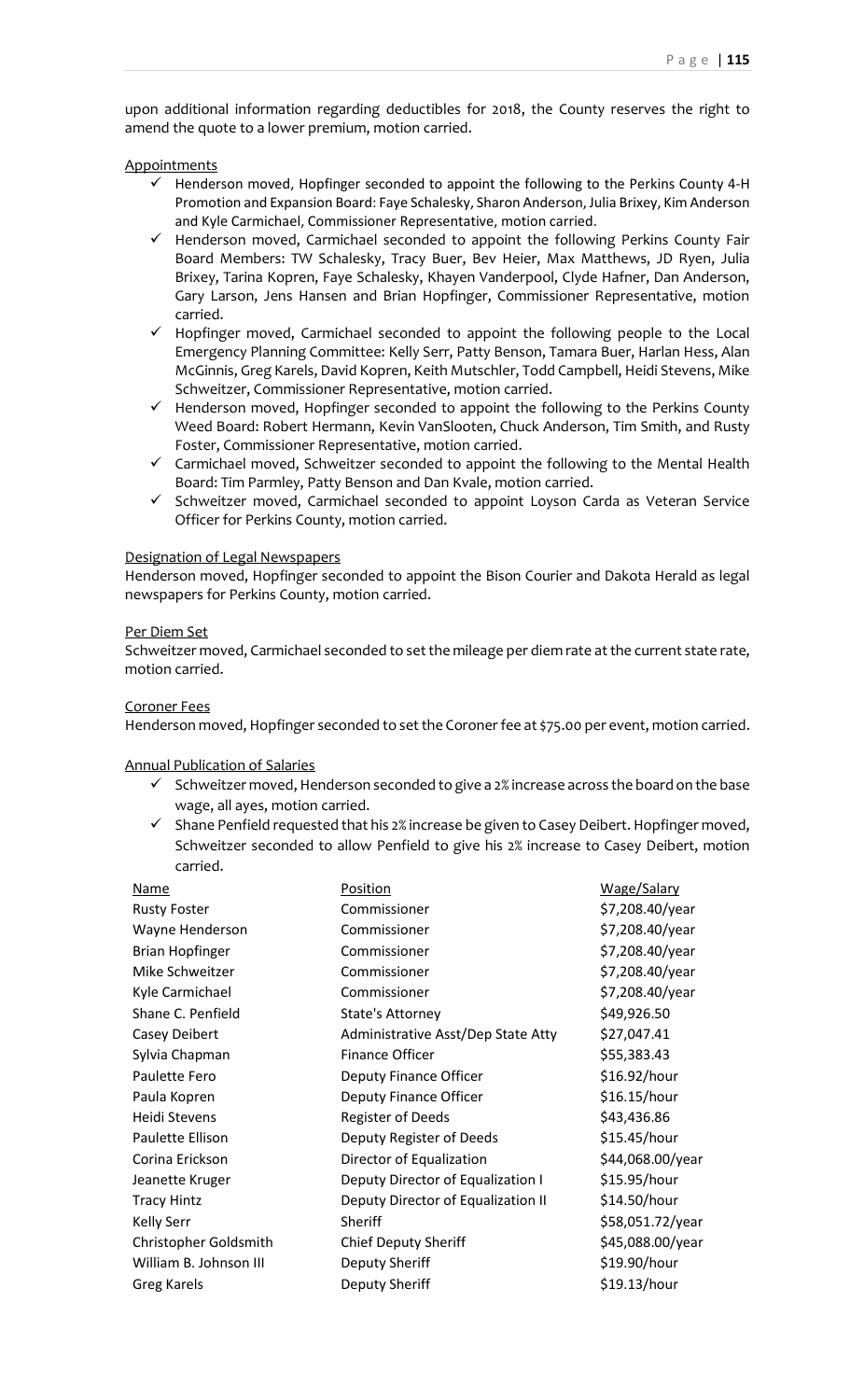| <b>Matthew Giesler</b>        | <b>Deputy Sheriff</b>               | \$18.29/hour     |
|-------------------------------|-------------------------------------|------------------|
| Matthew Kindsvogel            | <b>Deputy Sheriff</b>               | \$18.19/hour     |
| Adam Aus                      | <b>Deputy Sheriff</b>               | \$18.19/hour     |
| <b>Tamara Buer</b>            | <b>Administrative Deputy</b>        | \$17.45/hour     |
| Kirby Chapman                 | Part-time Deputy Sheriff            | \$18.19/hour     |
| Renita VanVactor              | Custodian                           | \$27,268.80/year |
| Custodian fill-in             | Custodian                           | \$10.40/hour     |
| Jill Olson                    | <b>CHN Administrative Assistant</b> | \$14.33/hour     |
| Rebbecca Miller               | 4-H Coordinator                     | \$15.25/hour     |
| Loyson Carda                  | Veteran Service Officer             | 13.84/hour       |
| Loyson Carda                  | <b>Weed Secretary</b>               | \$200/month      |
| <b>Melvin Utter</b>           | <b>Weed Supervisor</b>              | \$800/month      |
| Duane Holtgard                | Highway Superintendent              | \$55,555.72/year |
| Patricia Crow                 | Highway Administrative Assistant    | \$17.83/hour     |
| Jeff VanVactor                | Highway Foreman                     | \$19.76/hour     |
| Joe Green                     | <b>Highway Maintenance</b>          | \$19.35/hour     |
| Daroll Aukland                | <b>Highway Maintenance</b>          | \$17.72/hour     |
| Cody Green                    | <b>Highway Maintenance</b>          | \$17.52/hour     |
| Matthew Chandler              | <b>Highway Maintenance</b>          | \$17.52/hour     |
| Julie Bachand                 | <b>Highway Maintenance</b>          | \$17.52/hour     |
| Matthew Drake Butsavage       | <b>Highway Maintenance</b>          | \$17.42/hour     |
| <b>Rick Stevens</b>           | <b>Highway Maintenance</b>          | \$17.42/hour     |
| <b>Christopher Grimes</b>     | <b>Highway Maintenance</b>          | \$17.32/hour     |
| Certified                     | Jailer                              | \$12.89/hour     |
| Non-Certified                 | Jailer                              | \$11.85/hour     |
| 4-H Promotion & Expansion     | <b>Board Members</b>                | \$35.00/meeting  |
| <b>Comprehensive Planning</b> | <b>Board Members</b>                | \$50.00/meeting  |
| Weed & Pest                   | <b>Board Chairman</b>               | \$125.00/meeting |
| Weed & Pest                   | <b>Board Members</b>                | \$100.00/meeting |
|                               |                                     |                  |

# Generator Contract

Sheriff Serr addressed the Commission concerning a generator contract. The current generator needed service so he contacted Dak Generator Services for maintenance and inspection. Discussion was held on the possibility of contracting with Dak Generator Services for annual maintenance and inspection.

#### Claims

The following claims were presented and approved for payment, December payroll: 97,300.18; IRS, fica, 7,916.32; SD Retirement, retirement, 6,180.59; Delta Dental, insurance, 1,429.96; Medico Life, insurance, 131.04; Wellmark, insurance, 26,514.92; SDPEF, insurance, 99.00; HRA Reimbursements, A&B Business, supplies, 158.98; Active Data System, maintenance, 179.00; Denise Andahl, ct reporting, 489.00; Axon Enterprise, equipment, 2,184.00; BASE, insurance, 1,438.00; Bison Courier, publishing, 290.18; Bison Food Store, supplies, 64.94; Bison Grain, repairs, 273.51; Bison Implement, repairs/supplies, 1,800.32; Bob's Repair, supplies,73.22; Chapman's Electronics, supplies, 19.95; Current Connection, maintenance/equipment, 1,832.95; Dacotah Bank, box rent, 10.00; Dakota Farm Equipment, repairs, 335.42; Dakota Fluid Power, repairs, 194.39; Dale's Tire, supplies/repairs, 755.88; Eagle Nest Truck Repair, repairs, 4,566.03; Executive Mgmt Finance, supplies, 22.44; G&O Paper, supplies, 279.85; Godfrey Brake Service, repairs, 779.10; Grand Electric, utilities/supplies, 1,722.73; Horizon Health, rent, 1,680.00; IAAO, dues, 190.00; Jenner Equipment, repairs, 37.78; Jim Grothe Electric, supplies, 500.66; Kalon's Auto Service, maintenance, 454.35; Kinney Law, PC, ct appt atty, 3,120.02; Lemmon EMT, travel, 601.94; Lodgepole Propane, utilities, 1,073.15; Mid-States Org Crime, dues, 100.00; NAPA Auto, repairs, 235.57; Newman Signs, supplies, 90.40; S Penfield, rent, 400.00; Pennington County Jail, jail board, 2,325.00; Perkins Co Conservation Dist, 2018 subsidy, 10,500.00; Pharmchem Inc, testing, 50.00; Pitney Bowes, maintenance, 408.54; Rapid Fire Protection, repair, 195.00; Regional Health Home, jail medical, 39.51; Runnings, supplies, 64.95; SBM, maintenance, 16.35; SD Dept of Health, CHN qtrly, 1,545.00; SD Developmental Center, subsidy, 60.00; SD Human Services, patient care, 611.63; SDAAO, dues/registration, 750.00; SDACC, dues, 1,397.00; SDACO, dues, 733.74; SD Assn Weed & Pest, registration, 380.00; SD Sheriff's Assn,